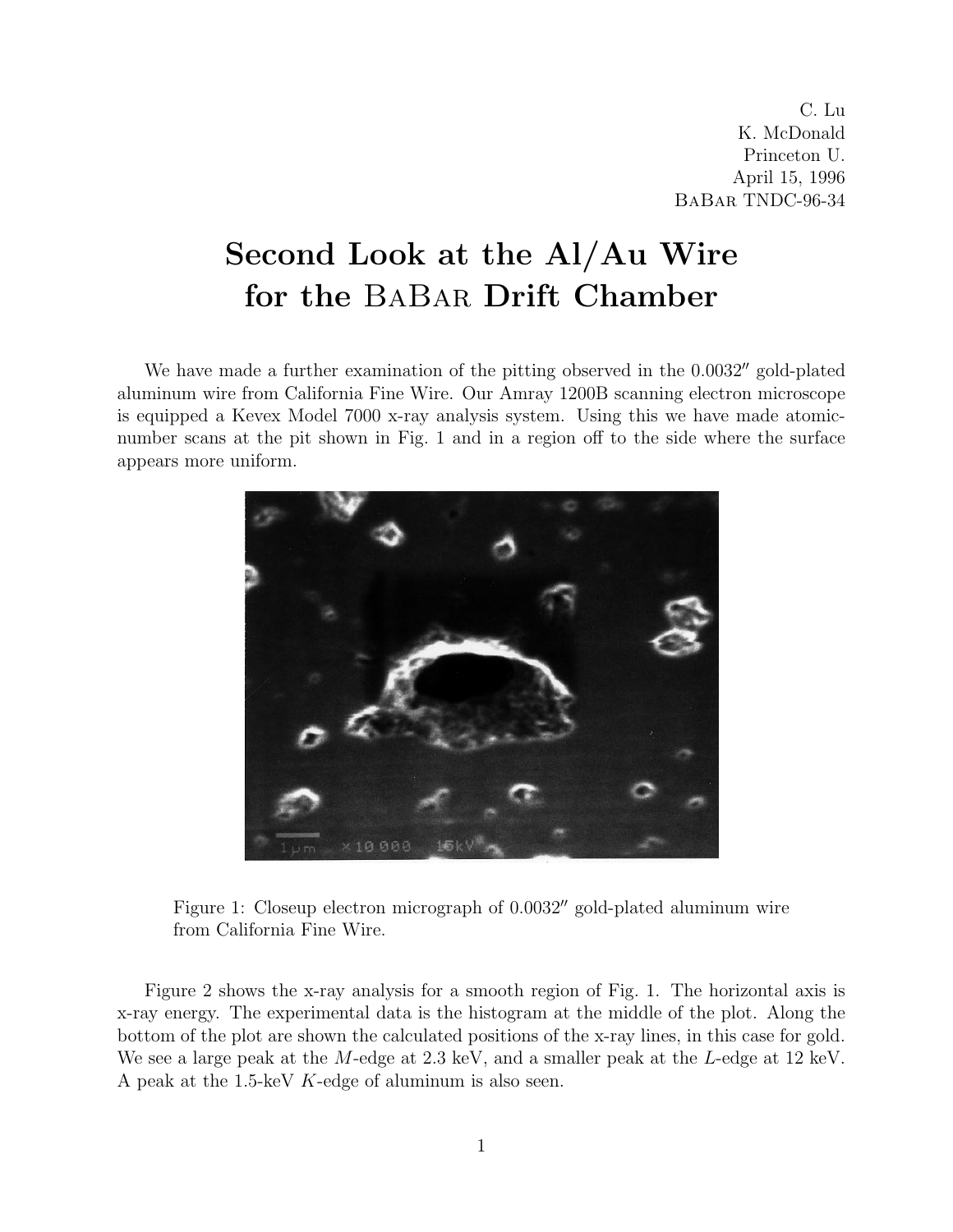Figure 3 shows the x-ray analysis for the large pitted region of Fig. 1. There is little evidence for the gold lines. We infer that the pitting invloves local loss of the gold plating. This analysis cannot determine whether the pits include loss of aluminum.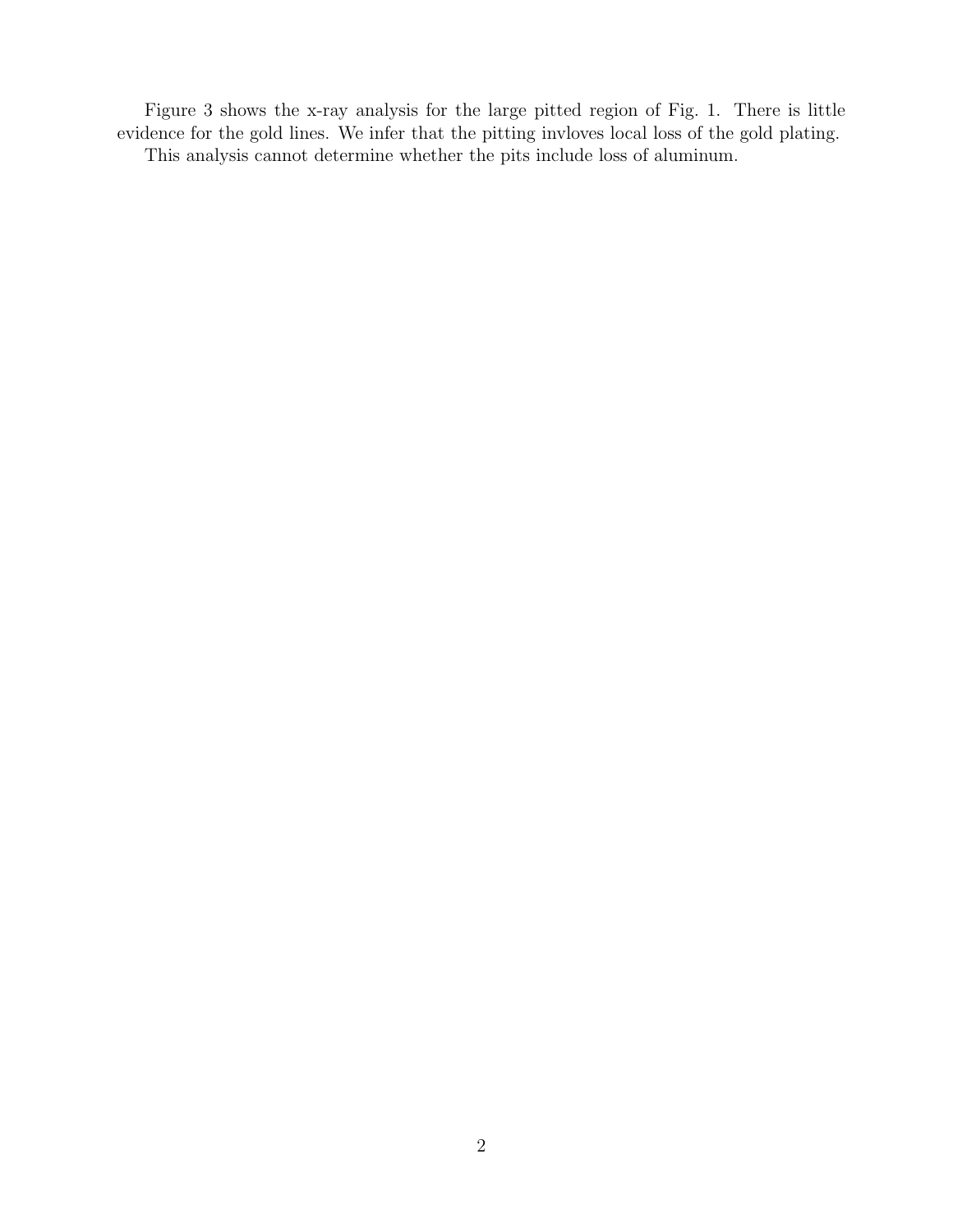

Figure 2: X-ray analysis of a smooth region of Fig. 1, indicating the presence of both gold and aluminum.